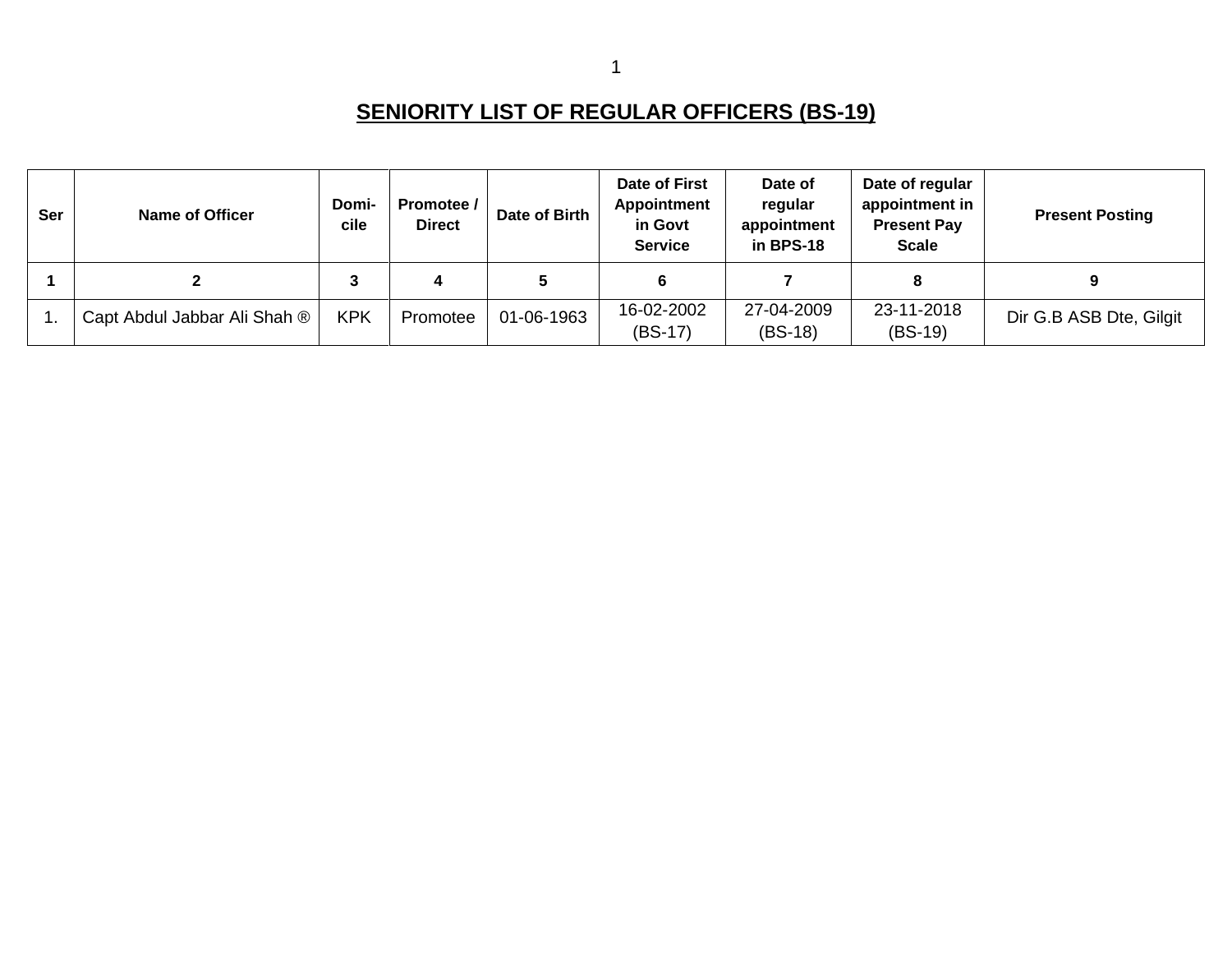## **SENIORITY LIST OF REGULAR OFFICERS (BS-18)**

| Ser | <b>Name of Officer</b>       | Domi-<br>cile | <b>Promotee</b><br>/ Direct | Date of Birth | <b>Date of First</b><br><b>Appointment</b><br>in Govt<br><b>Service</b> | Date of<br>regular<br>appointment<br>in BPS-17 | Date of regular<br>appointment in<br><b>Present Pay</b><br><b>Scale</b> | <b>Present Posting</b> |
|-----|------------------------------|---------------|-----------------------------|---------------|-------------------------------------------------------------------------|------------------------------------------------|-------------------------------------------------------------------------|------------------------|
| 1   | $\mathbf{2}$                 | 3             | 4                           | 5             | $6\phantom{1}$                                                          | $\overline{7}$                                 | 8                                                                       | 9                      |
| 1.  | Maj Abdul Hameed ®           | Pb            | <b>Direct</b>               | 01-08-1964    | 08-10-2009<br>$(BS-18)$                                                 |                                                | 08-10-2009<br>$(BS-18)$                                                 | Dy Dir DASB Rawalpindi |
| 2.  | Capt Muhammad Javed Alam ®   | Pb            | Promotee                    | 01-10-1969    | 13-04-2007<br>$(BS-17)$                                                 | 13-04-2007                                     | 18-06-2012<br>$(BS-18)$                                                 | Dy Dir DASB Sargodha   |
| 3.  | Capt Syed Amir Ali Sherazi ® | <b>KPK</b>    | Promotee                    | 09-06-1972    | 13-04-2007<br>$(BS-17)$                                                 | 13-04-2007                                     | 29-05-2012<br>$(BS-18)$                                                 | Dy Dir DASB Abbottabad |
| 4.  | Capt Muhammad Jawwad Khan ®  | <b>KPK</b>    | Promotee                    | 21-11-1966    | 14-04-2007<br>$(BS-17)$                                                 | 14-04-2007                                     | 05-07-2012<br>$(BS-18)$                                                 | Dy Dir DASB Mardan     |
| 5.  | Lt Col Muhammad Yaqub ®      | Pb            | <b>Direct</b>               | 17-03-1964    | 31-05-2013<br>$(BS-18)$                                                 |                                                | 31-05-2013<br>$(BS-18)$                                                 | Dy Dir DASB Faisalabad |
| 6.  | Maj Himat Nabi Khan ®        | <b>GB</b>     | <b>Direct</b>               | 15-06-1967    | 31-05-2013<br>$(BS-18)$                                                 |                                                | 31-05-2013<br>$(BS-18)$                                                 | Dy Dir DASB Lahore     |
| 7.  | Lt Col Nisar Muhammad ®      | <b>KPK</b>    | <b>Direct</b>               | 03-03-1966    | 01-07-2013<br>$(BS-18)$                                                 |                                                | 01-07-2013<br>$(BS-18)$                                                 | Dy Dir DASB Attock     |
| 8.  | Maj Ghulam Murtaza ®         | Pb            | Promotee                    | 15-02-1965    | 31-05-2013                                                              | 31-15-2013                                     | 04-12-2018<br>$(BS-18)$                                                 | Dy Dir DASB Multan     |
| 9.  | Mr, Sakhawat Hussain         | Pb            | Promotee                    | 22-07-1965    | 28-05-1985                                                              | 30-05-2014                                     | 04-12-2018<br>$(BS-18)$                                                 | Dy Dir DASB Bhakkar    |
| 10. | Capt Nisar UI Haque ®        | <b>GB</b>     | Promotee                    | 30-09-1972    | 31-05-2013                                                              | 31-05-2013                                     | 05-12-2018<br>$(BS-18)$                                                 | Dy Dir DASB Okara      |
| 11. | Maj Azmat Iqbal ®            | Pb            | Promotee                    | 15-09-1963    | 28-05-2013                                                              | 28-05-2013                                     | 10-12-2018<br>$(BS-18)$                                                 | Dy Dir DASB Gujranwala |
| 12. | Lt Col Zafar Habib ®         | <b>KPK</b>    | <b>Direct</b>               | 15-01-1969    | 11-01-2019                                                              |                                                | 11-01-2019                                                              | Dy Dir PASB Sectt, Rwp |